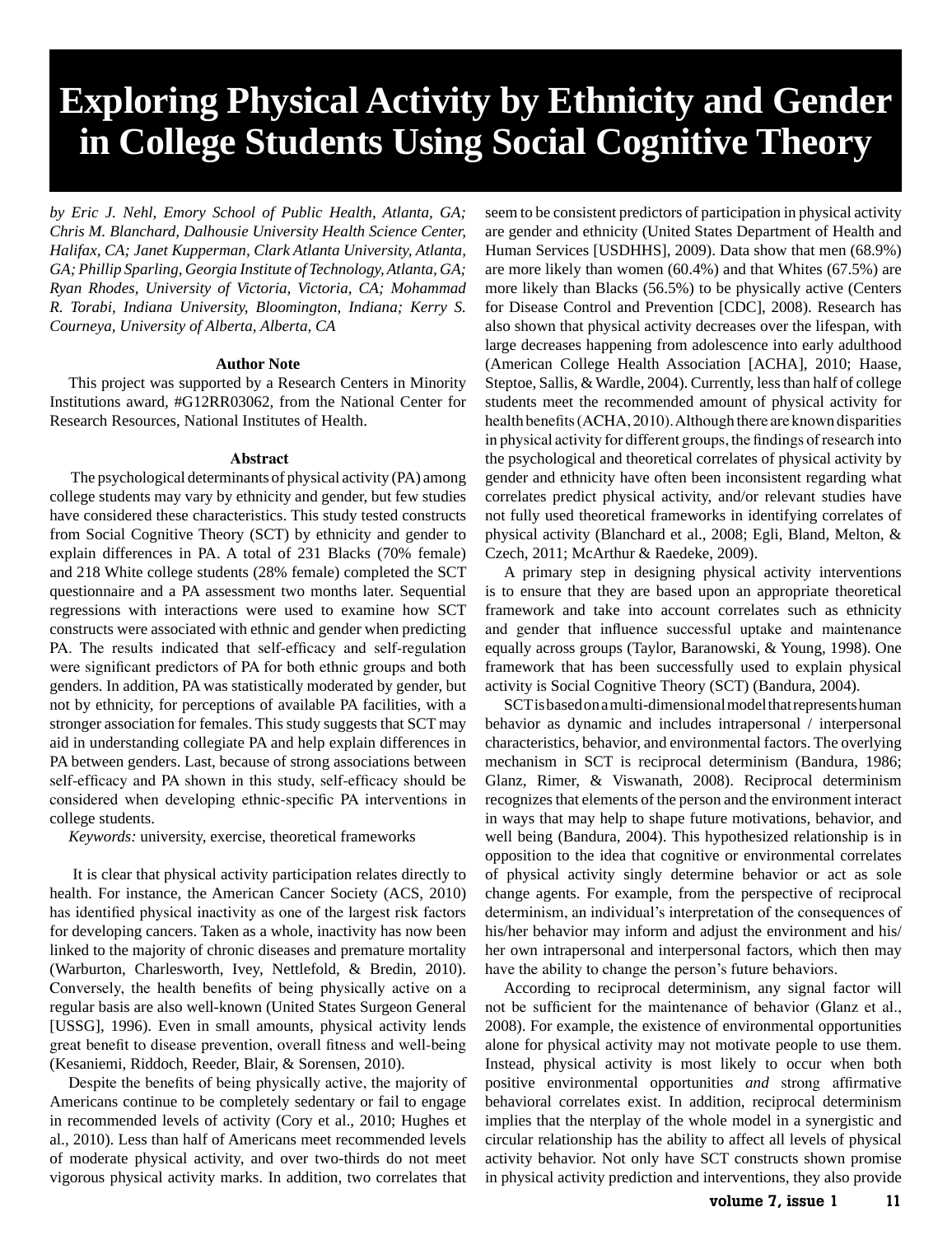a well-tested framework of potential physical activity correlates and hypothesized methods that can be used to translate research findings into successful health education practices (Bandura, 2004; Glanz et al., 2008).

SCT states, and most research has shown, that the primary and most direct facilitator of health behavior is perceived selfefficacy, or one's confidence or belief in his/her ability to perform a behavior. Although self-efficacy, as the main SCT construct, is theorized to influence behavior directly, it in turn is posited to have the influences of past behavior, social modeling, social support, and mood states (Bandura, 1997). Self-efficacy also is posited to have indirect effects on behavior through several other mechanisms, including outcome expectations, perceptions of the environment, social modeling, and social support (Glanz et al., 2008; Rhodes & Pfaeffli, 2010). An additional construct of interest in SCT is selfregulation of behavior (Rovniak, Anderson, Winett, & Stephens, 2002). Of particular importance to the field of physical activity research, self-regulation posits that individuals have control over their own behavior and have the ability to develop strategies that will aid in their behavioral change and maintenance (Bandura, 2005). If health promotion efforts could help develop selfregulatory skills, then the mixed results of longitudinal physical activity interventions with collegiate samples may be improved (Rhodes & Pfaeffli, 2010). Each of these constructs, and others included in SCT such as mood states, have shown at least some promise to predicting physical activity in different groups, but Bandura has cautioned that the effectiveness of SCT constructs may differ over various cultural contexts (Bandura, 2002; Keating, Guan, Pinero, & Bridges, 2005).

SCT approaches have been used successfully to explain physical activity in groups of elementary school children, multiethnic samples of high school girls, middle-aged and older adults (Ayotte, Margrett, & Hicks-Patrick, 2010; Dishman, Dunn, Sallis, Vandenberg, & Pratt, 2010; Ramirez, Kulinna, & Cothran, 2012). However, few studies have examined SCT among college students with a significant number of key SCT constructs, and even fewer have examined how SCT constructs could explain physical activity disparities between men and women and between Whites and Blacks. Rovniak et al. (2002) used SCT to account for 55% of variance among a sample of mostly White college students over a two-month period. Their study also found that self-regulation was the only SCT construct that had direct effects on physical activity, and that the effects of self-efficacy on physical activity were mediated by self-regulation. But their study did not examine how SCT constructs were related to physical activity in terms of gender or ethnicity. Similarly, studies by Petosa, Suminski and Hortz (2003) and Doerksen, Umstattd and McAuley (2009) provide support for a relatively long-period prediction of physical activity among college students, but they did not examine models by ethnicity or gender. Others have found differences in race and gender as predictors of physical activity, but did not completely employ a theoretical framework (Egli et al., 2011; McArthur & Raedeke, 2009).

There is evidence, however, to suggest that race and gender have moderating influences on physical activity among college students (Miller, Staten, Rayens, & Noland, 2005; Suminski, Petosa, Utter, & Zhang, 2002). These finding are consistent with reviews and studies in teenage girls (Motl et al., 2002; Sallis, Prochaska, & Taylor, 2000), which have consistently found that Whites and males generally participate in higher levels of physical activity than other ethnic groups and females. However, because limited research has explicitly examined ethnicity and gender in conjunction with theoretical constructs, the literature can give few answers about the mechanisms of these disparities (King, Stokols, Talen, Brassington, & Killingsworth, 2002).

The purpose of the present study was to determine whether SCT predicts physical activity over a two-month period by ethnicity and gender for college students. Based upon the tenets of SCT and previous research it was hypothesized that the SCT constructs, particularly self-efficacy, would significantly predict PA for all students. Second, it was also hypothesized that significant differences in the prediction of PA by the SCT constructs would exist for both ethnicity and gender. In addition, given the exploratory nature of these relationships by both ethnicity and gender, the null hypotheses that these associations would be similar were tested.

## **Method**

## **Participants and Procedure**

Prior to starting the study, approval was sought and obtained from the ethical review boards of two universities within a major city in the southern USA. One institution is a four-year historically black private university and the second is a four-year public state university. The SCT questionnaire was administered to 610 students at the beginning of the study after the consent forms were obtained, and then participants were given a \$15.00 grocery coupon and asked to construct and memorize a 4-digit number which they would recognize for survey matching. Two months later, participants were assessed with a survey measuring their physical activity levels, and the four-digit numbers were used for survey matching. After completing the physical activity survey, participants were given a \$20.00 grocery coupon.

## **Measures**

Demographic information. Demographic characteristics consisted of age, gender, ethnicity, year in school, residence type, employment status, employment hours per week, credit hours being taken, and Body Mass Index (BMI) (calculated from height and weight).

**Physical activity.** Physical activity was assessed by the leisure score index (LSI) of the Godin Leisure Time Physical Activity Questionnaire (Godin & Shephard, 1985). The LSI contains three questions that assess the frequency of mild, moderate, and strenuous physical activity performed for at least 15 minutes in duration during free time in a typical week. Moderate-intensity exercise was defined as "activities such as brisk walking, tennis, easy bicycling, or dancing; such exercise may work up a light perspiration but is not exhausting." Vigorous-intensity exercise was defined as "activities like running, aerobics, fast bicycling, or basketball. Such exercise causes significant sweating and large increases in breathing and heart rate." Given that the focus of this study was on moderate and vigorous activity, the LSI was modified, by asking the average duration per physical activity session for only moderate and vigorous intensities. The total number of sessions, ranging from zero to 14, that each participant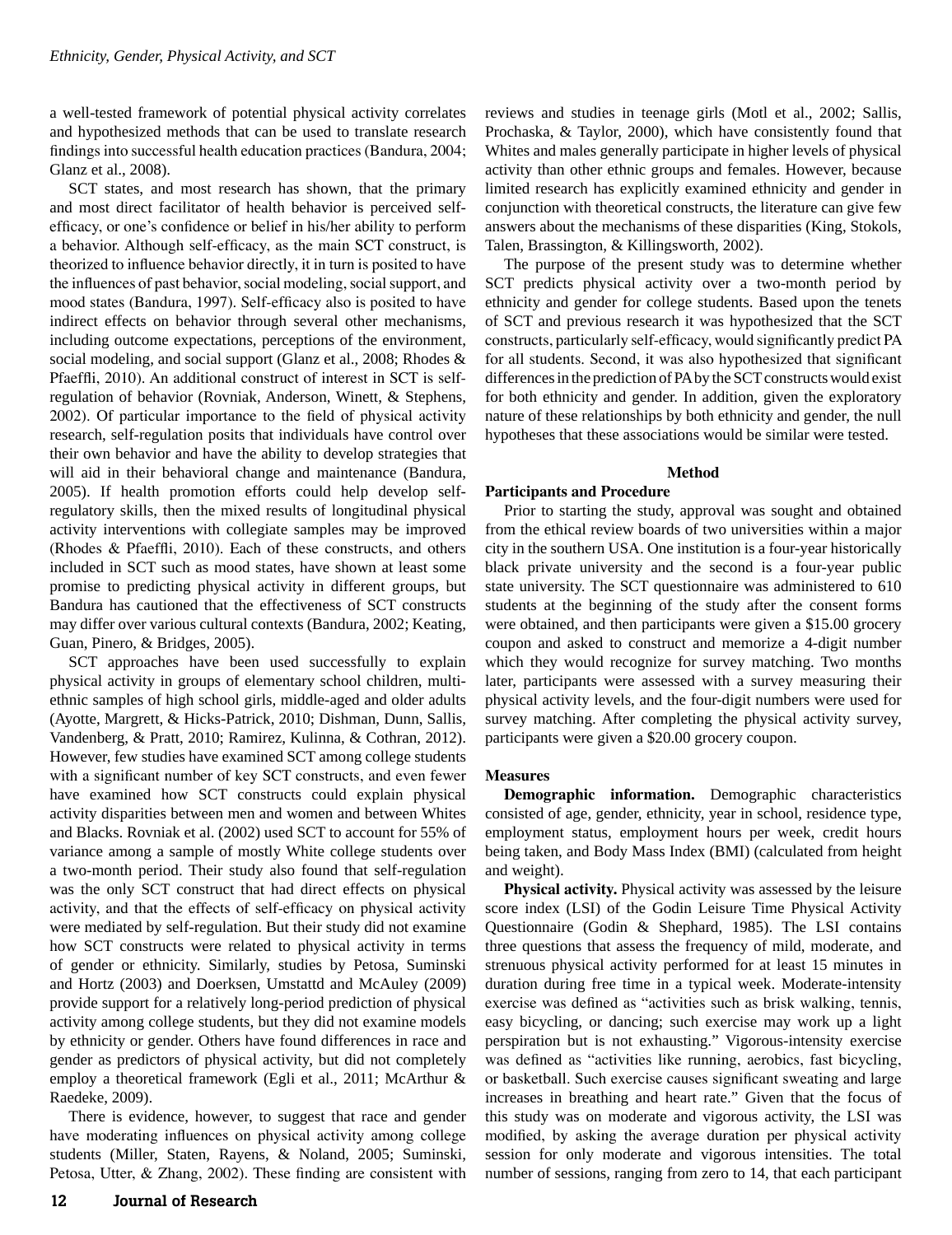was physically active was then calculated by adding the reported number of days in which they reported moderate and vigorous activity for at least 15 minutes during free time during a typical week over the past two months.

**SCT constructs.** A review of the literature was employed in the selection of the surveys used in this study. The surveys were chosen to measure SCT intrapersonal, interpersonal, and perceived environmental characteristics in the following seven areas: (a) self-efficacy, (b) social modeling, (c) social support, (d) attitude about physical activity, (e) self-regulation, (f) mood states, and (g) perceived campus recreational facilities.

**Self-efficacy.** Self-efficacy was assessed with eight items from the Exercise Self-efficacy Scale rated on a scale from 0% (No confidence at all) to 100% (Complete confidence) (Mcauley, 1993). Items were asked in the following manner "How confident are you that you can complete 30 minutes of moderate-intensity exercise on at least 5 days per week  $\overline{OR}$  20 minutes of vigorous exercise on at least 3 days per week:" (a) for the next week, (b) for the next two weeks, (c) etc. The composite score of self-efficacy is the average score of the eight items, ranging from zero to 100, and a large score indicates a high level of self-efficacy. Internal consistency for this sample (Cronbach's  $\alpha$ ) was .98, with similar results by gender and ethnicity.

Social modeling. Social modeling was assessed with a threeitem measure adapted from cardiac rehabilitation patients. Items were asked in the following manner; "Seeing (a) family, (b) friends, and (c) other college students being active makes me want to be active." The respondents were asked to rate the questions on a 4 point scale from 1 "Strongly disagree" to 4 "Strongly agree". The composite score of social modeling is the average score of the three items, ranging from one to four, and a large score indicates a high level of social modeling. Internal consistency from this sample (Cronbach's  $\alpha$ ) was .81, with similar results by gender and ethnicity.

**Social support.** Social support was assessed by the 10-item Friend Participation component of the Social Support and Exercise Survey rated on a 5-point scale from 1 "none" to 5 "very often" and were asked in the following manner: "During the past three months, my friends" (a) Exercised with me, (b) Offered to exercise with me, (c) etc... Consistent with instructions for using the scale, the composite score of social support is the average score of the 10 items, ranging from one to five, and a large score indicates a high level of social support (Sallis, Grossman, Pinski, Patterson, & Nader, 1987). The internal consistency from this sample (Cronbach's  $\alpha$ ) was .92, with similar results by gender and ethnicity.

Attitude about physical activity. Attitude about physical activity was assessed by four items used in previous collegiate research and refined through use in Black and White college students (Blanchard et al., 2003). The four items were rated on 5-point strongly disagree – strongly agree scales in the following manner: "For me to accumulate 30 minutes of moderate-intensity physical activity at least 5 days over the next week will be…": (a) extremely enjoyable, (b) extremely wise, (c) extremely fun, and (d) extremely beneficial. The composite score of attitude about physical activity is the average score of the four items, ranging from one to five, and a large score indicates a high level of attitude about physical activity. The internal consistency from

this sample (Cronbach's  $\alpha$ ) was .77, with similar results by gender and ethnicity.

**Self-regulation.** Self-regulation was assessed by the Exercise Goal Setting Scale (Rovniak et al., 2002). The ten self-regulation items, developed through the use of a collegiate sample, were rated on a 5-point scale from 1 "Does not describe" to 5 "Describes completely" and were asked in the following manner: "Please indicate the extent to which each of the statements below describes you" (a) I often set exercise goals, (b) I usually have more than one major exercise goal, (c) I usually set dates for achieving my exercise goals, (d) etc… The composite score of self-regulation is the average score of the ten items, ranging from one to five, and a large score indicates a high level of self-regulation. The internal consistency from this sample (Cronbach's  $\alpha$ ) was .85, with similar results by gender and ethnicity.

Mood. Mood was assessed with an abbreviated Profile of Mood State (POMS) (McNair, Lorr, & Dropplemann, 1992; Nies, Chruscial, & Hepworth, 2003). The eighteen items were rated on a 5-point scale from 0 "Not at all" to 5 "Extremely," and they were asked as in the following: "During the last 7 days, I have been feeling": (a) cheerful, (b) restless, etc… The composite scores for vigor, depression, and anxiety are the average scores of the six items for each, ranging from one to five, and larger scores indicate higher levels of vigor, depression, or anxiety. The internal consistency from this sample (Cronbach's  $\alpha$ ) ranged from .81-.90, with similar results by gender and ethnicity.

Perceptions of the campus recreational facilities. Last, to measure the perceptions of the campus recreational facilities, nine items were drawn from the Project GRAD measurement set (Sallis, Calfas, Alcaraz, Gehrman, & Johnson, 1999). The nine perceived facilities availability questions, which were developed for use on collegiate campus settings, were answered either "yes" or "no" and were asked in the following manner: "During the next 2 months, please indicate whether each of the following facilities" will be available for you to use on your campus. The facilities were (a) basketball court, (b) tennis court, (c) racquetball court, etc… Each affirmative response was added to create a facility availability score that ranged from zero to nine, with higher scores indicating greater perceived access to facilities.

#### Data Analysis

**Preliminary Analyses.** The first set of analyses examined possible personal demographic differences by ethnicity and gender using Chi-square tests and between-subjects ANOVAs. Statistically significant differences were further explored using zero-order correlations or between subjects ANOVAs to determine relationships with physical activity. This step was taken to determine if a particular demographic variable was a potential confounder that should be controlled for in the main analyses. Then, basic descriptive statistics and zero-order correlations among the SCT scales and physical activity were calculated in addition to one-way ANOVAs using race and then gender as between-subjects factors.

**Regression Analyses.** The main hypothesis concerning SCT was tested using sequential regression analyses with forced entry at each step. For example, physical activity was regressed onto gender (Step 1), then self-efficacy, social modeling, social support, attitude about physical activity, self-regulation goal setting, vigor,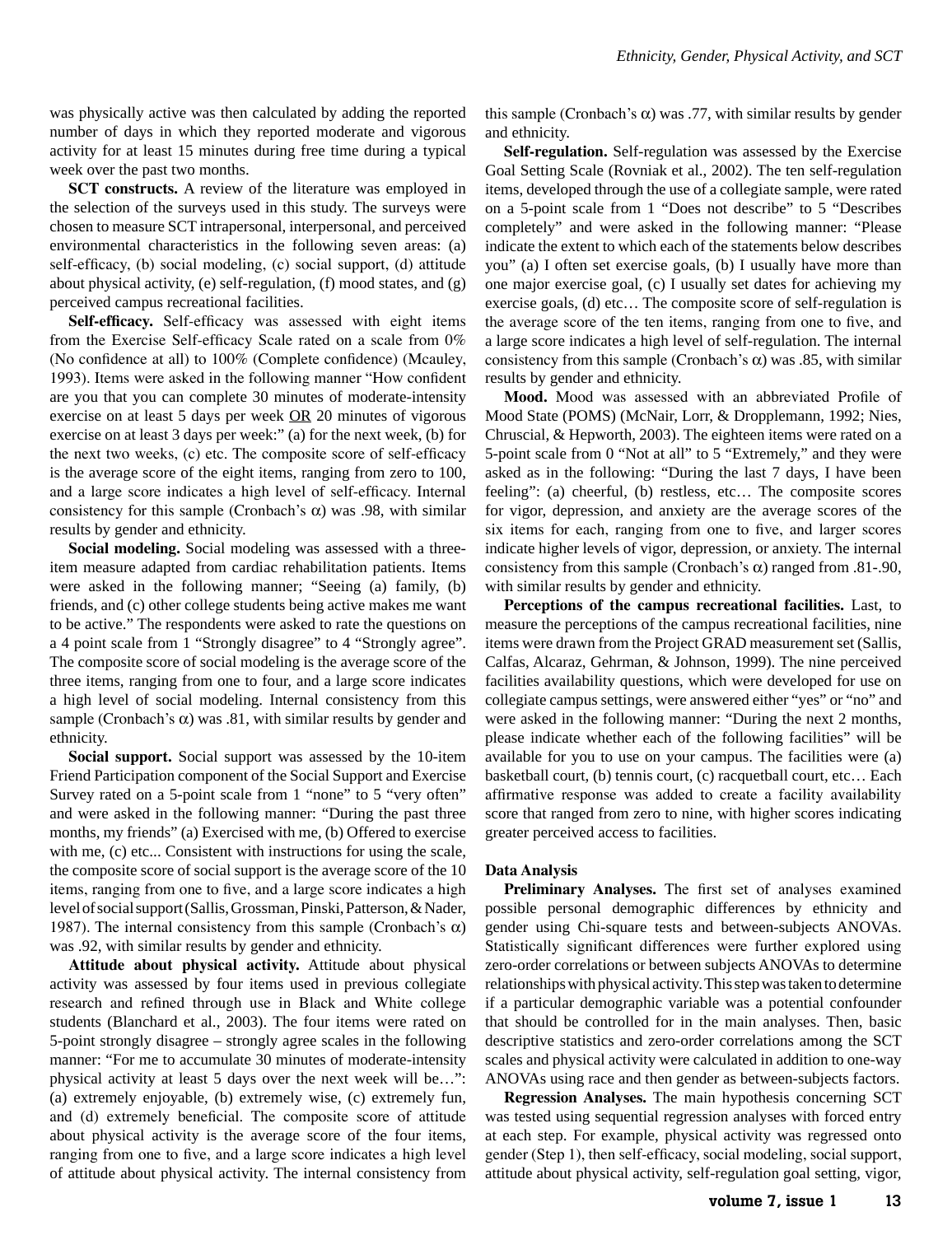and perceived facilities (Step 2), and then interaction terms between ethnicity and the SCT variables (Step 3). The associations between gender and physical activity were explored in a similar fashion.

## **Results**

Of the 610 students who finished SCT questionnaires at the beginning of the study, 49 Asian and 21 "Other" ethnicities were excluded from the analyses based upon the purpose of the current paper and the small sample sizes for these ethnic groups. Additionally, 90 (16.70%) of the Black and White students who participated in the baseline did not complete the PA assessment two month later. Therefore, a total of 449 (83.33%) Black and White students completed both SCT questionnaires and the PA assessment, and were final participants in this study. The personal demographic characteristics of these students are presented in Table 1. Analyses comparing non-response by demographic variables revealed no statistically significant differences. Black students were similar in age  $p = .88$  (Mean = 19.8, SD = 1.89) to White students (Mean = 19.8,  $SD = 1.75$ ). They were also distributed in a similar way across employment status  $\chi^2$  (1) = .03, *p* = .87 with a third of both groups being employed, and over half of both lived in university dormitories. However, Blacks were more likely to be female (69.3% Black female vs. 27.7% White female),  $\chi^2(1)$  = 77.63,  $p < .001$ . White students reported taking significantly fewer credit hours per semester (Mean  $= 14.8$ , SD  $= 1.89$ ) than Black students (Mean = 15.7,  $SD = 1.99$ ). Last, BMI was statistically similar across race when divided into typical underweight to obese categories,  $\chi^2$  (3) = 1.89,  $p = .59$ , with over one quarter being overweight or obese.

| Variable                     | $\boldsymbol{n}$ | $\frac{0}{0}$ |
|------------------------------|------------------|---------------|
| Gender                       |                  |               |
| Male                         | 235              | (52.2)        |
| Female                       | 215              | (47.8)        |
| Race                         |                  |               |
| White                        | 231              | (51.4)        |
| African American             | 218              | (48.6)        |
| Residence                    |                  |               |
| Dorm                         | 244              | (54.3)        |
| Apartment                    | 123              | (27.4)        |
| House                        | 82               | (18.3)        |
| Living Situation (Live with) |                  |               |
| Friends                      | 341              | (77.0)        |
| Significant other            | 10               | (2.3)         |
| Family                       | 44               | (9.9)         |
| Alone                        | 48               | (10.8)        |
| School Year                  |                  |               |
| Freshman                     | 130              | (29.0)        |
| Sophomore                    | 207              | (46.1)        |
| Junior                       | 80               | (17.8)        |
| Senior                       | 32               | (7.1)         |
| Employment                   |                  |               |
| Employed                     | 152              | (34.0)        |
| Not employed                 | 295              | (66.0)        |

Correlations among the SCT scales and physical activity were calculated for the overall sample. The alpha level for these analyses was set to .05. As can be seen from summary Table 2, the seven SCT scales had statistically significant correlations with physical activity. The scales anxiety and depression were not retained for regression analyses because of non-significant correlations with physical activity.

| Table 2. Overall Pearson Correlations among Social |
|----------------------------------------------------|
| <b>Cognitive Scales and Physical Activity</b>      |

|                         |     | 3.        |          |          | 6.                  |        | 8.       | 9.        | 10.      | Mean  | <b>SD</b> |
|-------------------------|-----|-----------|----------|----------|---------------------|--------|----------|-----------|----------|-------|-----------|
| 1. Self-Efficacy        | .17 | .35       | .41      | .44      | $.35$ <sup>**</sup> | .002   | $-0.08$  | .24       | $.36***$ | 71.98 | 26.25     |
| 2. Social Modeling      |     | $.22$ *** | $.35***$ | $.35***$ | $.23***$            | .03    | $-.02$   | .13"      | $.14**$  | 3.21  | 0.65      |
| 3. Social Support       |     |           | $.34***$ | $.47***$ | $.34$ ***           | .05    | .01      | .10       | $.28***$ | 2.60  | 1.00      |
| 4. PA Attitude          |     |           |          | $.48***$ | $.29***$            | $-.02$ | $-.08$   | .13"      | $.18***$ | 4.21  | 0.62      |
| 5. SR (Goal Setting)    |     |           |          |          | $.41$ ***           | .06    | $-0.06$  | .04       | 34***    | 2.84  | 1.03      |
| 6. Mood (Vigor)         |     |           |          |          |                     | $-.05$ | $-.24$   | $.21$ *** | $.26***$ | 2.24  | 0.88      |
| 7. Mood (Anxiety)       |     |           |          |          |                     |        | $.66***$ | .03       | .08      | 1.43  | 0.85      |
| 8. Mood                 |     |           |          |          |                     |        |          | $-.12$    | .03      | 0.74  | 0.83      |
| (Depression)            |     |           |          |          |                     |        |          |           |          |       |           |
| 9. Perceived Facilities |     |           |          |          |                     |        |          |           | $.15**$  | 7.59  | 2.09      |
| 10. Physical Activity   |     |           |          |          |                     |        |          |           |          |       |           |

Descriptive statistics and zero-order correlations among the demographics (other than ethnicity and gender) and SCT variables were calculated. These analyses revealed no statistically significant differences, so no demographic variables were controlled for in the main analyses. For the SCT scales, Whites had significantly higher scores for self-efficacy ( $p < .001$ ), social support ( $p < .01$ ), attitude toward physical activity ( $p < .01$ ), vigor ( $p < .001$ ), and perceived facility availability  $(p < .001)$  compared with Blacks. When comparisons were made between sexes, men had significantly higher self-efficacy ( $p < .01$ ), vigor ( $p < .01$ ), and perceived facility availability ( $p < .001$ ).

The main purpose of the study was tested with sequential regression analyses, with moderation effects examined as recommended in previous studies (Frazier, Tix, & Barron, 2004). The association of the SCT constructs with physical activity was first conducted by ethnicity. These analyses regressed physical activity onto scales with which there was a preliminary physical activity relationship established. As can be seen from the regression coefficients (or  $\beta$ 's) in Table 3, self-efficacy ( $\beta$  = .24) and selfregulation goal setting ( $\beta = 17$ ), significantly predicted physical activity. This model accounted for 20% of the variance in physical activity. Second, similar regression analyses were conducted by gender. These analyses also regressed physical activity onto scales with which there was a priori relationship with physical activity. As can be seen in Table 4, this model by gender accounted for 21% of the variance in physical activity, with race ( $\beta$  = -.13), self-efficacy ( $\beta = .29$ ), and self-regulation goal setting ( $\beta = .15$ ) significantly predicting physical activity. Interestingly, although the main effect for perception of facilities was non-significant  $(\beta = -17)$  its interaction with gender was significant  $(\beta = .20)$ , suggesting that the relationship between perceived facilities and gender was stronger for males than females.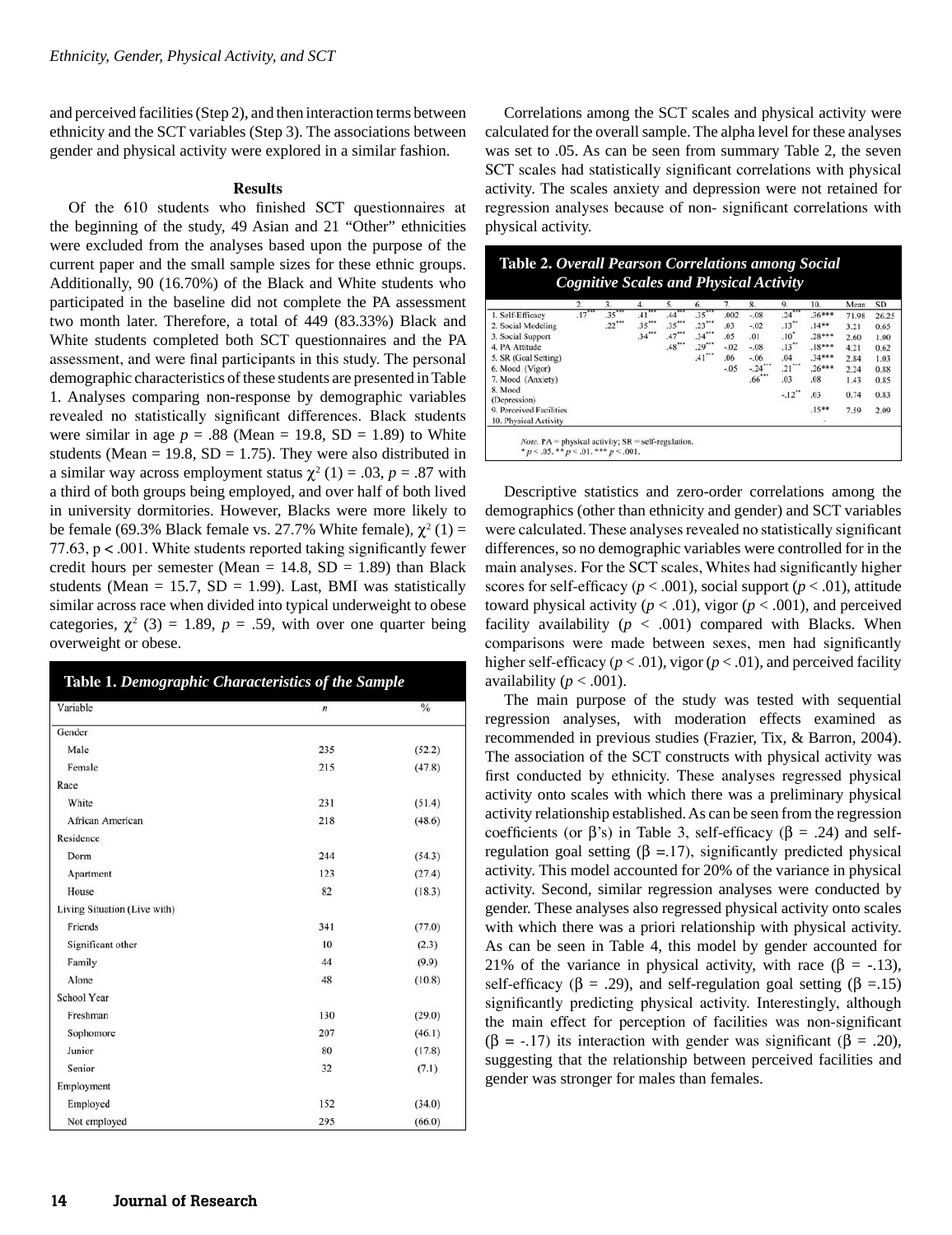| Predictors                          | $\beta^1$ | $\beta^2$ | $\beta^3$ | $R^2$ |
|-------------------------------------|-----------|-----------|-----------|-------|
| Gender $(0 = Male)$                 | $-.02$    | .06       | .05       | .00   |
| Self-efficacy                       |           | $.23***$  | $.24**$   |       |
| Social Modeling                     |           | .02       | .06       |       |
| Social Support                      |           | $.11*$    | .14       |       |
| Physical Activity Attitude          |           | $-.07$    | $-.05$    |       |
| <b>Self-Regulation Goal Setting</b> |           | $.18***$  | $.17*$    |       |
| Vigor                               |           | .06       | .10       |       |
| <b>Perceived Facilities</b>         |           | .09       | .16       | .19   |
| Self-efficacy × Race                |           |           | $-.03$    |       |
| Social Modeling × Race              |           |           | $-.05$    |       |
| Social Support × Race               |           |           | $-.05$    |       |
| Physical Activity Attitude × Race   |           |           | $-.04$    |       |
| Self-Regulation Goal Setting × Race |           |           | .02       |       |
| Vigor × Race                        |           |           | $-0.06$   |       |
| Perceived Facilities × Race         |           |           | $-.08$    | .20   |

| Table 3. Results from the Sequential Regression Analyses |
|----------------------------------------------------------|
| for Physical Activity by Ethnicity                       |

| Table 4. Results from the Sequential Regression Analyses |
|----------------------------------------------------------|
| for Physical Activity by Gender                          |

| Predictors                            | $\beta^1$ | $\beta^2$ | $\beta^3$ | R <sup>2</sup> |
|---------------------------------------|-----------|-----------|-----------|----------------|
| Race $(0 = White)$                    | $-.18***$ | $-.10*$   | $-13*$    | .03            |
| Self-Efficacy                         |           | $.22***$  | $.29***$  |                |
| Social Modeling                       |           | .03       | .08       |                |
| <b>Social Support</b>                 |           | $.11*$    | .12       |                |
| <b>Physical Activity Attitude</b>     |           | $-.08$    | $-.04$    |                |
| Self-Regulation Goal Setting          |           | $.18**$   | $.15*$    |                |
| Vigor                                 |           | .06       | .06       |                |
| <b>Perceived Facilities</b>           |           | .01       | $-.17$    | .19            |
| Self-efficacy × Gender                |           |           | $-.11$    |                |
| Social Modeling × Gender              |           |           | $-.08$    |                |
| Social Support × Gender               |           |           | $-.04$    |                |
| Physical Activity Attitude × Gender   |           |           | $-.03$    |                |
| Self-Regulation Goal Setting × Gender |           |           | .04       |                |
| Vigor × Gender                        |           |           | .003      |                |
| Perceived Facilities × Gender         |           |           | $.20*$    | .21            |

#### **Discussion**

The purpose of the present study was to determine whether SCT worked similarly for college students by ethnicity and gender in predicting their physical activity in a two-month interval. Based upon the tenets of the theory and previous research it was hypothesized that SCT constructs, and especially self-efficacy, would significantly predict PA for all students. Overall, results showed that self-efficacy was the strongest correlate of physical activity over both gender and ethnicity. Our hypothesis that there would be ethnic and gender differences were not supported. Regardless of ethnicity and gender, university students with higher levels of self-efficacy participated in greater levels of physical activity two months later. This finding is not unexpected, as self-efficacy is a foundation of SCT and previous research has consistently demonstrated its importance (Bandura, 2004; Trost, Owen, Bauman, Sallis, & Brown, 2002). However, it must be pointed out that although the relationships between physical activity and self-efficacy were not different by gender or ethnicity, Whites and men had significantly higher scores for physical activity self-efficacy. Consequently, there may be room to improve the self-efficacy for physical activity among Blacks and women.

The present study results also show that self-regulation goal setting made a significant and unique contribution to predicting physical activity over a two-month interval, which is consistent with previous research (Rovniak et al., 2002). In addition, the results of predicting physical activity from self-regulation goal setting did not differ by ethnicity or by gender, which is of particular importance, as promoting self-regulation is an actionable concept for health promotion programs that can be integrated as skill objectives for health promotion programs (Anderson, Winett, Wojcik, & Williams, 2010; Bandura, 2005).

A promising research and intervention approach is examining environmental correlates that enable or discourage physical activity (Wendel-Vos, Droomers, Kremers, Brug, & van Lenthe, 2007). The current results indicate the relationship between facility awareness and physical activity to be particularly important for women. Specifically, those women who had a greater sense that facilities were available for their use were more likely to participate in physical activity. Similar findings have been found in other studies as well (Bengoechea, Spence, & McGannon, 2005). Obviously, without knowledge of physical activity facilities one would be less likely to use those facilities. Greater efforts must be undertaken to advertise the existence of facilities and doing so will likely have an impact on all students.

Several SCT scales tested in our study had significant correlations with physical activity but did not exert significant effects in the final models. Based on these findings, it would appear that future research efforts should focus on other constructs which may be more effective at explaining physical activity in college populations. However, the non-significant findings are most likely due to the strong effects that were found for self-efficacy and selfregulation. It is important to note that many of the SCT constructs that did not show significant relationships with physical activity in this study have shown promise in previous studies and that more research is needed to investigate the correlations between some subscales of the SCT constructs and physical activity before the design of physical activity interventions (Anderson, Wojcik, Winett, & Williams, 2006; Hughes et al., 2009; Nies et al., 2003; Sylvia-Bobiak & Caldwell, 2006; Trost et al., 2002).

Despite the promising findings, several limitations need to be addressed. First, there may be a selection bias in the sample due to the convenience sampling methodology. It will be important that future studies attempt to randomly select students to increase the representativeness of the sample. Second, self-reported physical activity is inferior to an objective assessment (Keating et al., 2005; Reilly et al., 2008). Therefore, future studies should increase the validity of physical activity assessment by using objective measurements. Third, in Table 1, some statistically significant correlation coefficients may have limited meaning because they are small in absolute values (less than  $(0.3)$ ), thus having small effect sizes or accounting for very small proportions of variance (less than 0.09). The relatively large sample in this study makes it easier for the correlation coefficients to reach significant levels. Finally, while a two-month interval was used in this study in predicting physical activity from the SCT constructs, it is desirable to examine the prediction with a longer interval in future research.

In summary, this study examined physical activity levels among college students by gender and by ethnicity from the perspective of SCT constructs. The results indicate that self-efficacy and self-regulation of goal setting are two subscales associated with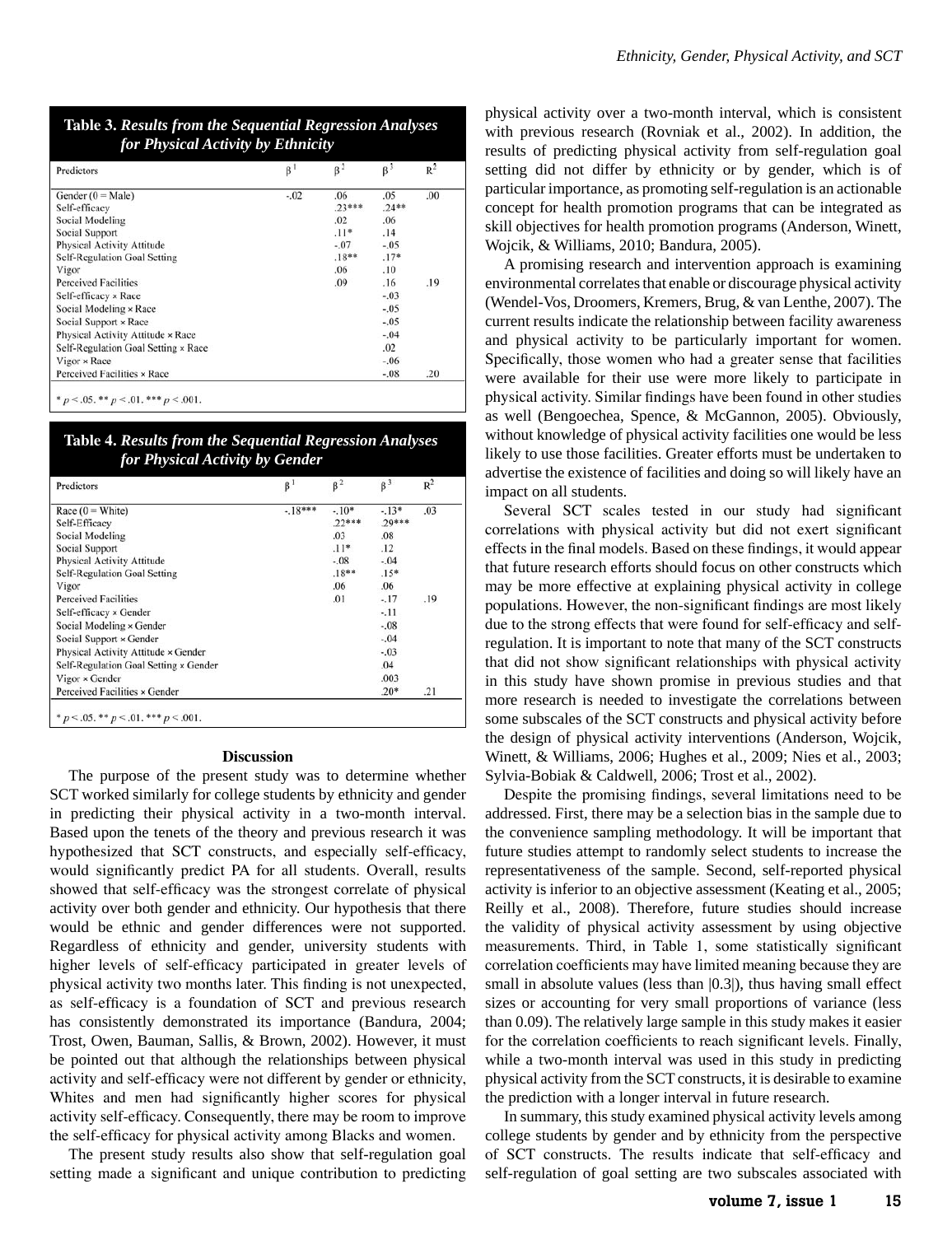physical activity levels among college students, and the association is roughly similar across gender and ethnicity with female students indicating a more positive relationship between facility awareness and physical activity participation compared with male students. The findings may imply that improving self-efficacy and selfregulation of goal setting might result in promoting physical activity levels among college students, across gender and ethnicity.

## **References**

American Cancer Society. (2010). C*ancer prevention and early detection facts and figures 2010.* Atlanta, GA: American Cancer Society.

American College Health Association. (2010). *American College Health Association - National College Health Assessment: Reference group report*. Baltimore, MD: American College Health Association.

Anderson, E. S., Winett, R. A., Wojcik, J. R., & Williams, D. M. (2010). Social cognitive mediators of change in a group randomized nutrition and physical activity intervention: social support, self-efficacy, outcome expectations and self-regulation in the guide-to-health trial. *Journal of Health Psychology, 15*(1), 21-32.

Anderson, E. S., Wojcik, J. R., Winett, R. A., & Williams, D. M. (2006). Social-cognitive determinants of physical activity: the influence of social support, self-efficacy, outcome expectations, and self-regulation among participants in a church-based health promotion study. *Health Psychology, 25*(4), 510-520.

Ayotte, B. J., Margrett, J. A., & Hicks-Patrick, J. (2010). Physical activity in middle-aged and young-old adults: The roles of self-efficacy, barriers, outcome expectancies, self-regulatory behaviors and social support. *Journal of Health Psychology, 15*(2), 173-185.

Bandura, A. (1986). *Social foundations of thought and action: A social cognitive theory*. Englewood Cliffs, NJ: Prentice Hall.

Bandura, A. (1997). *Self-efficacy: The exercise of control*. New York: Freeman.

Bandura, A. (2002). Social cognitive theory in cultural context. *Applied Psychology-an International Review, 51*(2), 269-290.

Bandura, A. (2004). Health promotion by social cognitive means. *Health Education & Behavior, 31*(2), 143-164.

Bandura, A. (2005). The primacy of self-regulation in health promotion. *Applied Psychology-an International Review, 54*(2), 245-254.

Bengoechea, E., Spence, J. C., & McGannon, K. R. (2005). Gender differences in perceived environmental correlates of physical activity. *International Journal of Behavioral Nutrition and Physical Activity, 2*, 12-19.

Blanchard, C. M., Kupperman, J., Sparling, P., Nehl, E., Rhodes, R. E., Courneya, K. S., … Rupp, J. C. (2008). Ethnicity and the theory of planned behavior in an exercise context: A mediation and moderation perspective. *Psychology of Sport & Exercise, 9*, 527-545.

Blanchard, C. M., Rhodes, R. E., Nehl, E., Fisher, J., Sparling, P., & Courneya, K. S. (2003). Ethnicity and the theory of planned behavior in the exercise domain. *American Journal of Health Behavior, 27*(6), 579-591.

Centers for Disease Control and Prevention. (2008). Prevalence

of self-reported physically active adults - United States, 2007. *Morbidity and Mortality Weekly Report Surveillance Summaries, 57*(48), 1297-1300.

Cory, S., Ussery-Hall, A., Griffin-Blake, S., Easton, A., Vigeant, J., Balluz, L., … Greenlund, K. (2010). Prevalence of selected risk behaviors and chronic diseases and conditions-steps communities, United States, 2006-2007. *Morbidity and Mortality Weekly Report Surveillance Summaries, 59*(8), 1-37.

Dishman, R. K., Dunn, A. L., Sallis, J. F., Vandenberg, R. J., & Pratt, C. A. (2010). Social-cognitive correlates of physical activity in a multi-ethnic cohort of middle-school girls: two-year prospective study. *Journal of Pediatric Psychology, 35*(2), 188- 198.

Doerksen, S.E., Umstattd, M.R. & McAuley, E. (2009). Social cognitive determinants of moderate and vigorous physical activity in college freshmen. *Journal of Applied Social Psychology, 39*(5), 1201-1213.

Egli, T., Bland, H. W., Melton, B. F., & Czech, D. R. (2011). Influence of age, sex, and race on college students' exercise motivation of physical activity. *Journal of American College Health, 59*(5), 399-406.

Frazier, P. A., Tix, A. P., & Barron, K. E. (2004). Testing moderator and mediator effects in counseling psychology research. *Journal of Counseling Psychology, 51*(1), 115-134.

Glanz, K., Rimer, B. K., & Viswanath, K. (Eds.). (2008). *Health behavior and health education: theory, research, and practice* (4th ed.). San Francisco, CA: Jossey-Bass.

Godin, G., & Shephard, R. J. (1985). A simple method to assess exercise behavior in the community. *Canadian Journal of Applied Sport Sciences, 10*(3), 141-146.

Haase, A., Steptoe, A., Sallis, J. F., & Wardle, J. (2004). Leisuretime physical activity in university students from 23 countries: associations with health beliefs, risk awareness, and national economic development. *Preventive Medicine, 39*(1), 182-190.

Hughes, C. W., Trivedi, M. H., Cleaver, J., Greer, T. L., Emslie, G. J., Kennard, B., … Barnes, C. (2009). DATE: Depressed adolescents treated with exercise: Study rationale and design for a pilot study. *Mental Health and Physical Activity 2*(2), 76-85.

Hughes, E., Kilmer, G., Li, Y., Valluru, B., Brown, J., Colclough, G., … Balluz, L. (2010). *Surveillance for certain health behaviors among states and selected local areas: United States,*  2008. Atlanda, GA: Office of Surrveillance, Epidemiology, and Laboratory Services, Centers for Disease Control and Prevention, US Department of Health and Human Services.

Keating, X. D., Guan, J., Pinero, J. C., & Bridges, D. M. (2005). A meta-analysis of college students' physical activity behaviors. *Journal of American College Health, 54*(2), 116-125.

Kesaniemi, A., Riddoch, C. J., Reeder, B., Blair, S. N., & Sorensen, T. (2010). Advancing the future of physical activity guidelines in Canada: an independent expert panel interpretation of the evidence. *International Journal of Behavioral Nutrition and Physical Activity, 7*(41), 1-14.

King, A. C., Stokols, D., Talen, E., Brassington, G. S., & Killingsworth, R. (2002). Theoretical approaches to the promotion of physical activity - forging a transdisciplinary paradigm. *American Journal of Preventive Medicine, 23*(2), 15-25.

McArthur, L. H., & Raedeke, T. D. (2009). Race and sex